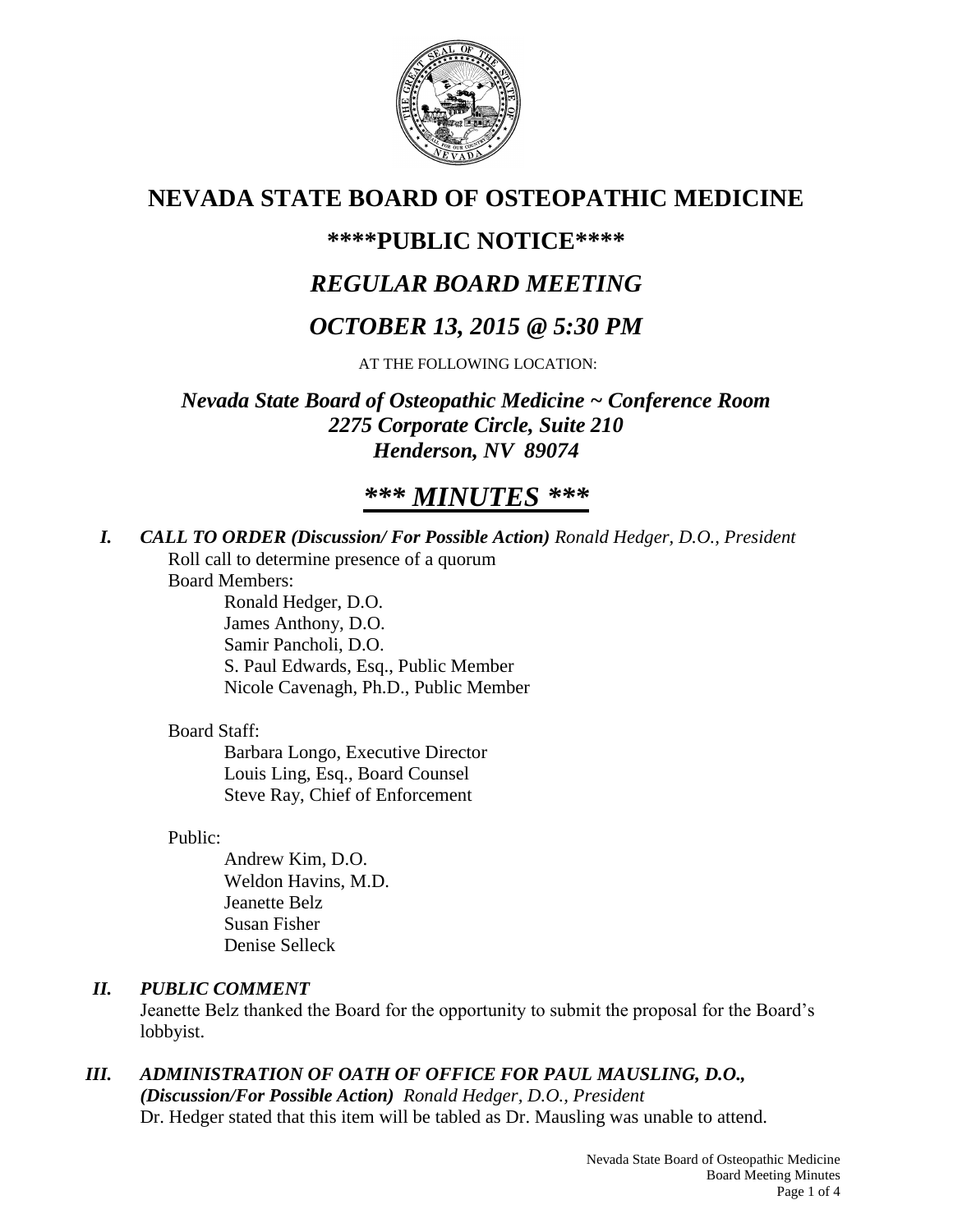## *IV. APPROVAL OF BOARD MEETING OPEN MINUTES FROM SEPTEMBER 8, 2015, (Discussion/For Possible Action) Ronald Hedger, D.O., President* A motion was made by Dr. Pancholi to approve the open and closed minutes from 09/08/15, seconded by Dr. Cavenagh; there being no discussion, the minutes were approved by the Board.

# *V. CONSENT AGENDA TO GRANT LICENSURE FOR OSTEOPATHIC PHYSICIANS & PHYSICIAN ASSISTANTS (Discussion/ For Possible Action) Ronald Hedger, D.O., President*

Under this item the Board may consider the recommendations of the Executive Director and/or President to grant licensure to the below listed applicants. The Board may remove any applicant's name from the consent motion, but may not discuss the contents of the application for licensure without the applicant present following proper notice pursuant to the open meeting law.

Consent agenda to grant FULL LICENSURE to the following applicants:

## **Osteopathic Physician Name Specialty**

Marie Baron, D.O. Pediatrics Wantzy Cooper, D.O. Vascular Surgery Stefan Franciosa, D.O. Diagnostic Radiology Clarita Ketels, D.O. – Endorsement Internal Medicine Sharon Olson, D.O. **Family Medicine** Jennifer Park, D.O. Pathology Lily Wong, D.O. **Internal Medicine** 

Nancy Sanchez, PA-C Michelle Hyla, DO

# **Special Licenses NRS.633.411**:

Rebecca Anderson, D.O. Kingman/Sunrise Michael DeBoer, D.O. Kingman/Sunrise Dru Dethlefs, D.O. Valley Hospital Derrek Woodbury, D.O. UMC

**Physician Assistant Supervising Physician** 

A motion was made by Dr. Cavenagh to approve the above licensee, seconded by Mr. Edwards, there being no discussion; the license was approved by the Board.

*VI. + CONSIDERATION/APPROVAL OF SETTLEMENT AND ORDER REGARDING ISAAC TUNNELL, PA-C, IBM RONALD HEDGER, D.O., (Discussion/For Possible Action/Board may go into closed* **session** *pursuant to NRS 241.030 to move to a closed session because the discussion will have to do with this applicant's character, alleged misconduct, professional competence, or similar items). Ricardo Almaguer, D.O., Vice President*

Ms. Longo explained that PA Tunnell entered into a settlement agreement with the Board in the case that also involved David Moon, D.O. PA Tunnell fulfilled the terms of his settlement agreement including 18 CME credits and cooperated with the investigation of Dr. Moon as well as paid the fees and costs assessed. He understands that he has to come before the Board if he is going to work under the supervision of an osteopathic physician within three years from the date of the Settlement. A motion was made by Dr. Anthony to approve the order of fulfillment, seconded by Dr. Cavenagh, there being no discussion; the fulfillment order was approved by the Board. The IBM was recused from voting.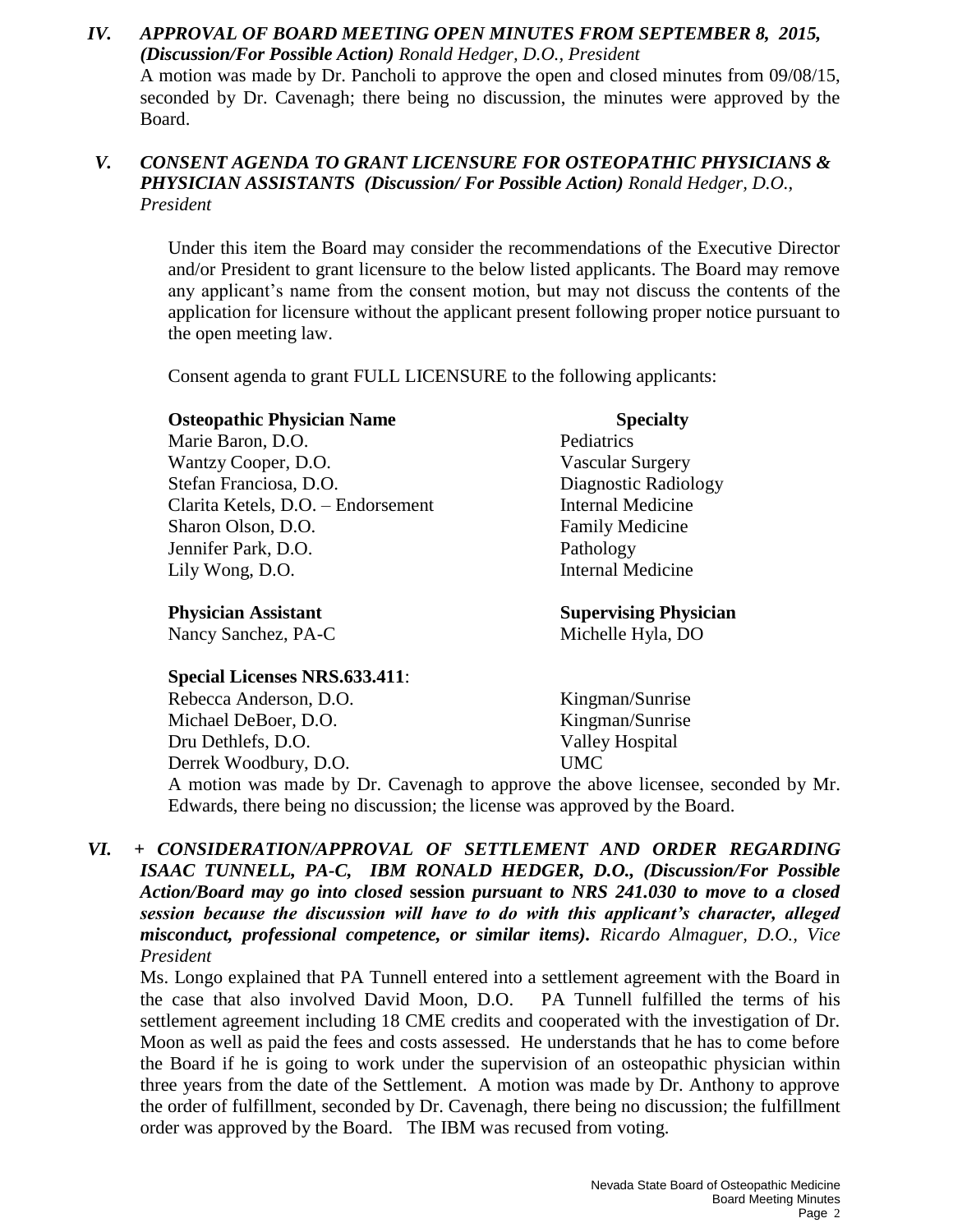## *VII. DISCUSSION/PROGRESS REPORT FROM MONITOR ANDREW KIM, D.O., REGARDING DANIEL ROYAL, D.O., IN ACCORDANCE WITH THE SETTLEMENT AGREEMENT DATED APRIL 15, 2015, (Discussion/For Possible Action), Ronald Hedger, D.O., President*

Dr. Hedger introduced Dr. Kim to the Board. Dr. Kim stated that he has been corresponding with Dr. Royal since May 2015. A letter was sent out stating what was appropriate prescribing as far as his opioid prescriptions. Apparently Dr. Royal's practice is in transition and he has sold his practice to a medical group and he no longer wants to participate in pain management. In reviewing his PMP in June, he had 161 prescriptions for Oxycodone 15 or 30mgs and for September 2015, his number was reduced to 30 prescriptions. Dr. Royal told Dr. Kim that he wanted to focus on his homeopathic practice. Dr. Kim explained that Dr. Royal was not in total compliance, but was moving in that direction and he hoped to be fully transitioned out of pain management by the end of the year. Dr. Kim explained that he had given Dr. Royal up to eight weeks to come into compliance with the agreement. Both Ms. Longo and Dr. Anthony stated that the eight weeks per Dr. Kim's letter was not up until October 14, 2015. Mr. Ling stated that Board staff monitored Dr. Royal's prescriptions and that it is expected that the prescribing will be in compliance by the end of this. Mr. Ling asked that this agenda item be on the November Board meeting. Dr. Kim stated that he met with Dr. Royal on  $10/08/15$  and explained that he was meeting with the Board tonight and asked if Dr. Royal had anything he wanted Dr. Kim to tell the Board on his behalf. Dr. Royal stated that that day (10/08/15) would be his last day of writing prescriptions.

#### *VIII. CONSIDERATION/ACTION REGARDING RETAINING LOBBYIST FOR 2016-2017 (Discussion/For Possible Action), Ronald Hedger, D.O., President*

A motion was made by Dr. Hedger to retain Susan Fisher as our lobbyist, seconded by Mr. Edwards, there being some discussion; the motion was approved by the Board.

## *IX. ELECTION OF SECRETARY, (Discussion/For Possible Action), Ronald Hedger, D.O., President*

Dr. Hedger stated that this is Dr. Anthony's last night on the Board. Dr. Anthony made a motion to nominate Nicole Cavenagh, Ph.D. as the secretary for the Board, seconded by Dr. Hedger, there being some discussion; the motion was approved by the Board.

## *X. DISCUSSION/ACTION TO ADD THE EXECUTIVE DIRECTOR, BARBARA LONGO, AS A SIGNER FOR WELLS FARGO BANK AND BANK OF THE WEST ACCOUNTS (Discussion/For Possible Action), Ronald Hedger, D.O., President*

Ms. Longo explained that the banks will not allow anyone but a signer to find out information on our accounts. She explained that she would not actually be signing checks but just doing the day to day activity and communicate with the banks. A motion was made by Dr. Hedger to authorize Ms. Longo to obtain information regarding the Board's accounts, seconded by Mr. Edwards, and approved by the Board.

# *XI. DISCUSSION/ACTION OF 2016 MEETING DATES, (Discussion/For Possible Action), Ronald Hedger, D.O., President*

Ms. Longo stated that we now meet the second Tuesday of every month except July. A motion was made by Dr. Hedger, seconded by Mr. Edwards, and approved by the Board.

# *XII. EXECUTIVE DIRECTOR'S REPORT*

- a. Quick Books
- b. Licensing
- c. PA Agreements- Update on outstanding agreements
- d. New Application- Military questions to be added